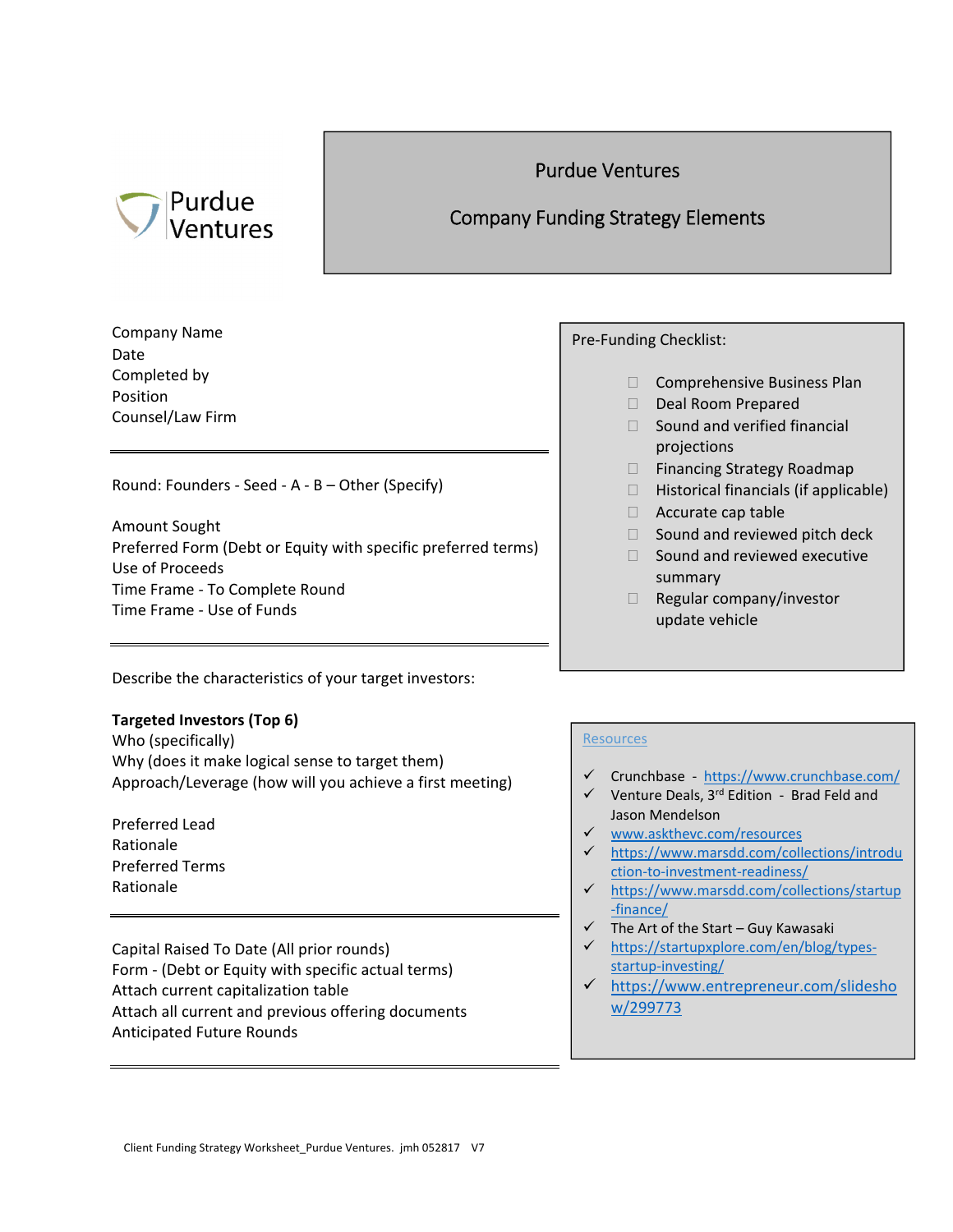## **Purdue Ventures ‐ Company Funding Strategy**

| Company Name __ Digital Visualizations, Inc.<br>10/01/19<br>Date                                                                                                                                                                                                                                                                                                                                                                                                                                           |
|------------------------------------------------------------------------------------------------------------------------------------------------------------------------------------------------------------------------------------------------------------------------------------------------------------------------------------------------------------------------------------------------------------------------------------------------------------------------------------------------------------|
| Completed by ______ Thomas Roberts<br>Position CEO                                                                                                                                                                                                                                                                                                                                                                                                                                                         |
| Counsel/Law Firm Quarles and Brady (317-888-0046)                                                                                                                                                                                                                                                                                                                                                                                                                                                          |
| Pre-Funding Checklist:<br>$\checkmark$ Comprehensive Business Plan<br>Deal Room Prepared<br>$\checkmark$<br>Sound and verified financial projections<br>$\checkmark$<br><b>Financing Strategy Roadmap</b><br>$\checkmark$<br>Historical financials (if applicable)<br>✓<br>Accurate cap table<br>✓<br>$\checkmark$ Sound and reviewed pitch deck<br>$\checkmark$ Sound and reviewed executive summary<br>$\checkmark$ Regular company/investor update vehicle                                              |
| Round (Check One): ____ Founders _+_Seed<br>B<br>Other<br>$\mathsf{A}$<br>Amount Sought: 5750,000<br>Preferred Form: Convertible Note                                                                                                                                                                                                                                                                                                                                                                      |
| Use of Proceeds:<br>1. Full time developer/web designer to build and maintain SaaS platform and web presence. One year<br>runway @ \$125k<br>2. Complete industrial design of post-prototye product, including tooling buildout. Rhys and Smith<br>Design @ \$450k<br>3. Attend four product trade shows (sales). One year runway @ \$85,000<br>4. Hire one inside sales rep. One year runway @ \$65k (fully loaded)<br>5. Balance for maintaining operating costs for one year at our current rate. \$25k |
| Time Frame:<br>To Complete Raise: By 12/31/19<br>Use of Funds: One Year Runway                                                                                                                                                                                                                                                                                                                                                                                                                             |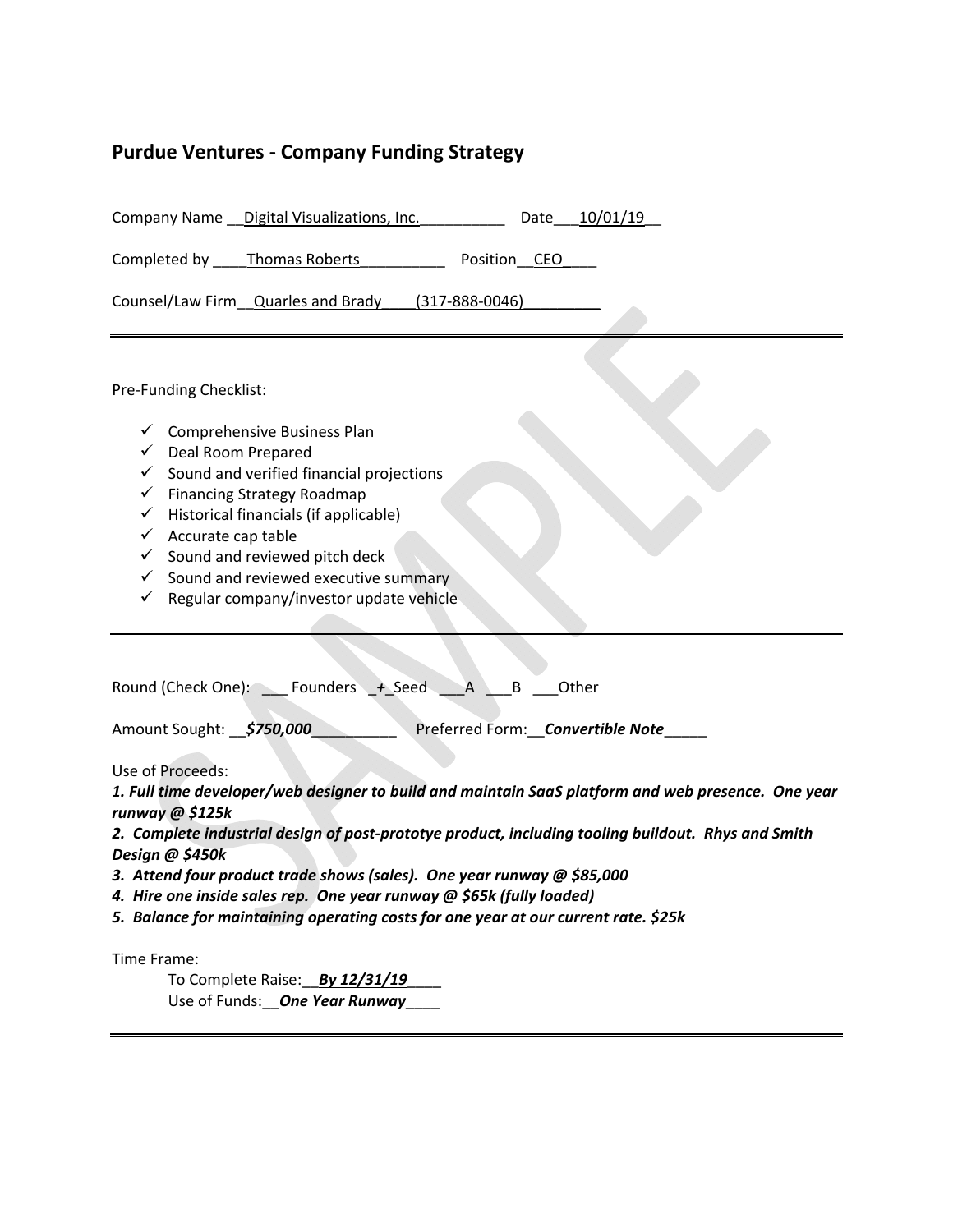### **Describe the characteristics of your target investors:**

Targeted Investors (Top 6) Who Why Approach/Leverage

#### *1. Pyramid Ventures*

Why: They support job growth in the state and have a history of investing in seed stage companies that *are creating jobs.*

Approach: Already received a warm introduction to one of their EIRs through John Smith. Plan to meet *soon with the EIR to introduce our company.*

#### *2. Central State Angel Network*

Why: We presented to them six months ago and they asked us to return once we detailed out our *business plan – which is now comprehensive.*

*Approach: Call Gil Washington to get scheduled into one of their evening pitch events.* 

#### *3. Warsaw Seed Capital*

Why: They are within 200 miles of us and have a history in investing in seed stage companies. According *to Crunchbase, they have \$3M in dry powder and are looking for investments in the SaaS space.* Approach: See if either Elevate or Central State has any warm connections into this fund and would be willing to make an introduction; if not, canvass our networks to see if anyone has a connection; if not, *cold call some time in next three months.*

#### *4. Smith Elkins*

Why: One of the oldest, most successful venture funds in the world. They recently started a seed fund *and have invested out of that fund in companies similar to ours.*

*Approach: Canvass our networks on the chance someone has a connection into KP; otherwise, check* LinkedIn for 2<sup>nd</sup> or 3<sup>rd</sup> tier connections into any KP partners; failing that, cold call; as a last resort, send *them our executive summary with a cover letter.*

#### *5. Friends and Family*

Why: We still have friends and family asking to participate; our reluctance is that we don't think they *can fill our entire round.*

Approach: See what a lead investor will do and then approach friends and family if the lead will *endorse giving them the same terms.*

#### *6. NWI Regional Grant Program*

*Why: The RGP has, in the past, supported some regional startups with modest non‐dilutive grant funding.*

*Approach: Prepare an RGP grant application and, before submitting, see if we have any connections onto them willing to make a warn introduction; otherwise, file immediately.*